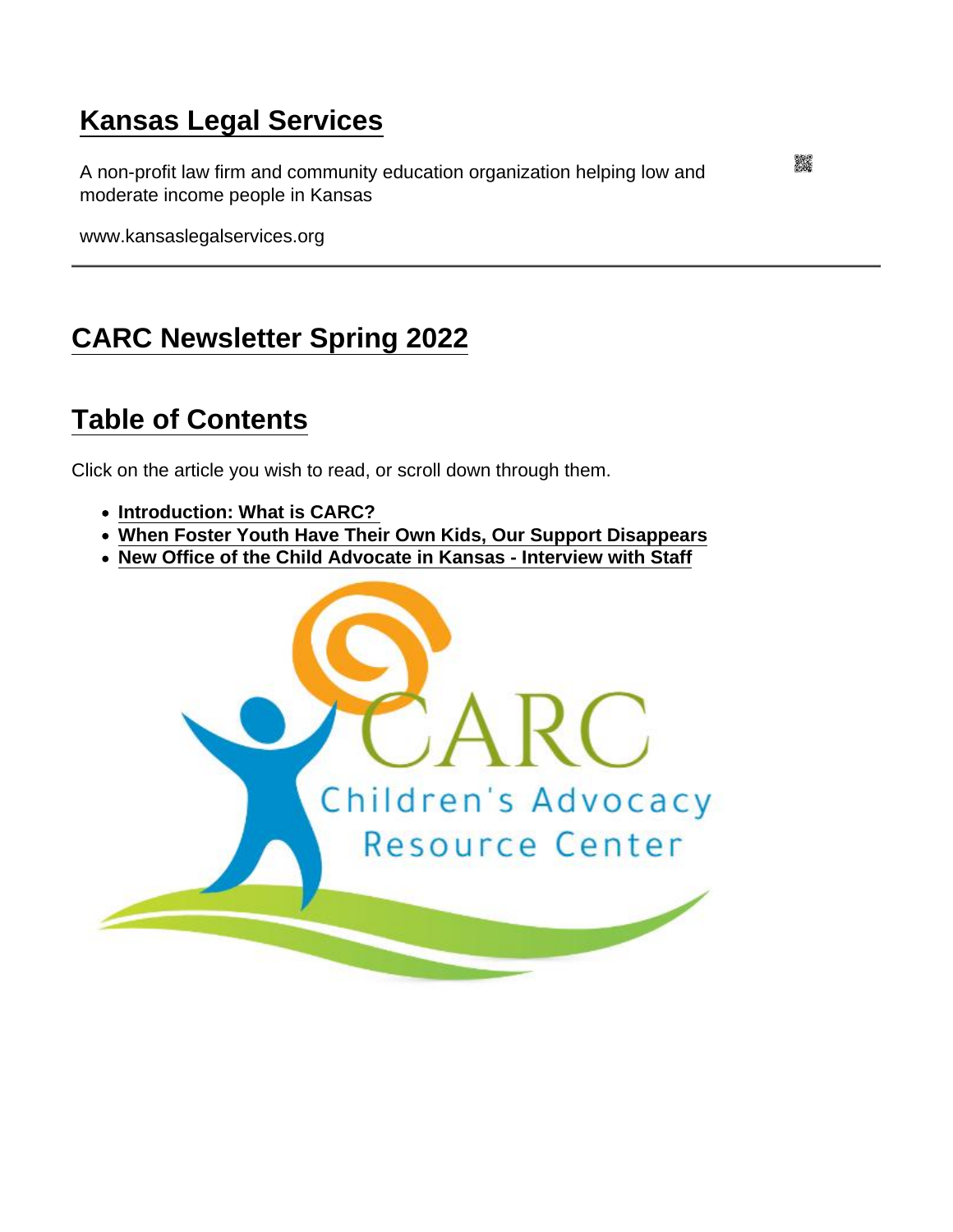# <span id="page-1-0"></span>Introduction: What is CARC?

The Children's Advocacy Resource Center (CARC) is a statewide program dedicated to providing legal advice or services to families caring for children in or at risk of entering the foster care system. CARC also provides resources for legal professionals who represent children or work as Guardians ad Litem.

CARC is funded through the Access to Justice grant through the Kansas Office of Judicial Administration.

Under the CARC program, Kansas Legal Services operates a Guardian ad Litem/foster care hotline that takes direct calls from foster families, foster youth, grandparents, community direct service providers, and others throughout Kansas in order to offer advice, representation, resource referral, or technical assistance on child welfare-related issues in Kansas.

Additionally, this is the second CARC Newsletter issue in the revival of the newsletter, a resource for child-related legal issues, updates, and spotlights on other child-focused programs and projects throughout Kansas.

It is our hope that this newsletter will help educate the Kansas legal community about changes in law within the state and expose the legal community to other resources in our community.

Please consider sharing this [newsletter link](https://www.kansaslegalservices.org/node/2510) with peers and colleagues who have an interest in child welfare and child legal representation.

Thank you for the work you do to improve the lives of children and youth throughout Kansas.

# When Foster Youth Have Their Own Kids, Our Support **Disappears**

By [Vivek Sankaran](#page-3-0), University of Michigan Law School. Feb. 21, 2022

The young woman on the phone recounted a story all too familiar. She had aged out of the foster care system after living in 25 different placements. Upon exiting the system, she became homeless, suffered from mental health issues and had her own child. She checked herself into a mental health facility and let her child live with the father's relatives.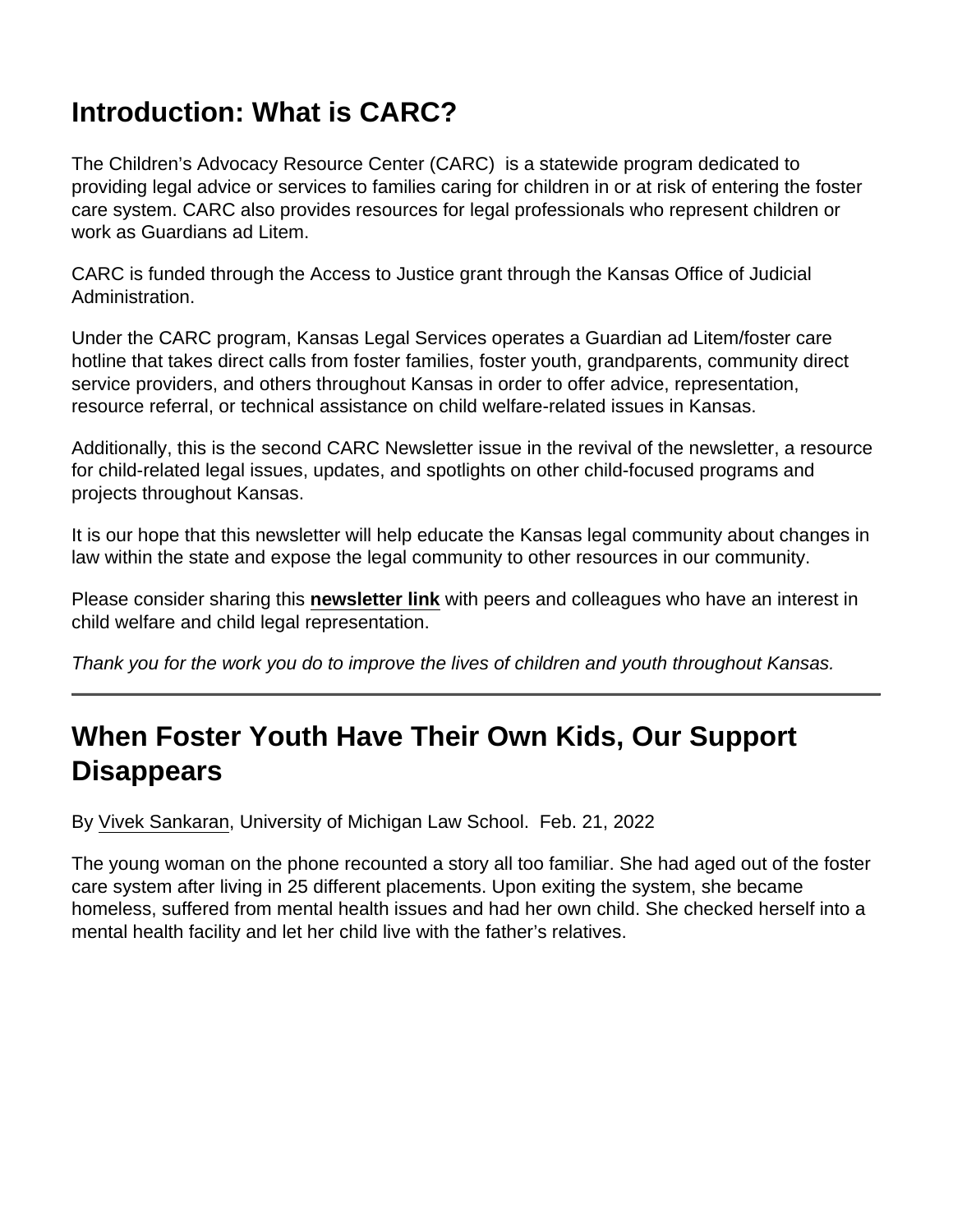After the child's father severely abused the child while the young woman was away, the agency immediately petitioned for the child to not only be put into foster care, but to be available immediately for adoption. Just a few years after the agency was this young woman's legal parent, it was now asking the court to immediately terminate her rights to her own child. It had given up on her, not even wanting to give her a chance to participate in services. In their mind, she was permanently unfit, hopeless as a parent.

Attend any meeting or conference discussing the child protection system and you'll hear advocates coalesce upon our need to support kids aging out of foster care. Let's extend the amount of time they can stay in the system. Let's provide them with financial assistance. Let's give them housing. These policy solutions fit into what we know about youth who have experienced so much trauma in their lives. They need significant support to overcome the barriers they face and to achieve their hopes and dreams. Because they have the same hopes and dreams that all young adults do.

To their credit, policymakers in Washington and around the country have heeded those calls. But when these older youth have children, the system starts singing a different tune, one much less nurturing.

Professionals overlook a lengthy history of trauma, and instead view choices and behaviors in isolation. They wrongly assume that, somehow, having a child erases the childhood trauma a parent experienced. They overlook the impact that a child's stay in foster care — and the abuse or neglect they might have experienced while in foster care — might have impacted their parenting abilities.

This dangerous mindset that adulthood heals childhood trauma extends to all parents experiencing the child welfare system. In my two decades representing families in the child protection system, I've never met a parent who themselves hadn't experienced significant trauma in their own childhood: time in foster care; abuse from their parent; neglect by an adoptive parent; human trafficking. The list goes on and on.

And all too often, these parents never had the opportunity to process the trauma they experienced as children. As a result, as theologian [Richard Rohr](https://cac.org/) describes, they "assuredly transmit it." Our collective challenge is how to change this trajectory.

Ignoring the trauma history of parents and simply discarding them and treating them as hopeless will certainly not accomplish this. Instead, we can and should adopt a different approach, one that looks to nurture the entire family when a child comes into contact with the child protection system. We can recognize the trauma experienced by all members of the family. We can devise ways of keeping children safe while keeping them closely connected to their parents. Rather than accusing parents of being monsters unworthy of caring for their children, we can recognize their incredible potential to love their children and keep them safe with the right support.

Don't these values better align with the child protection system we wish to build?

I later learned that the young woman on the phone had her rights terminated by the court without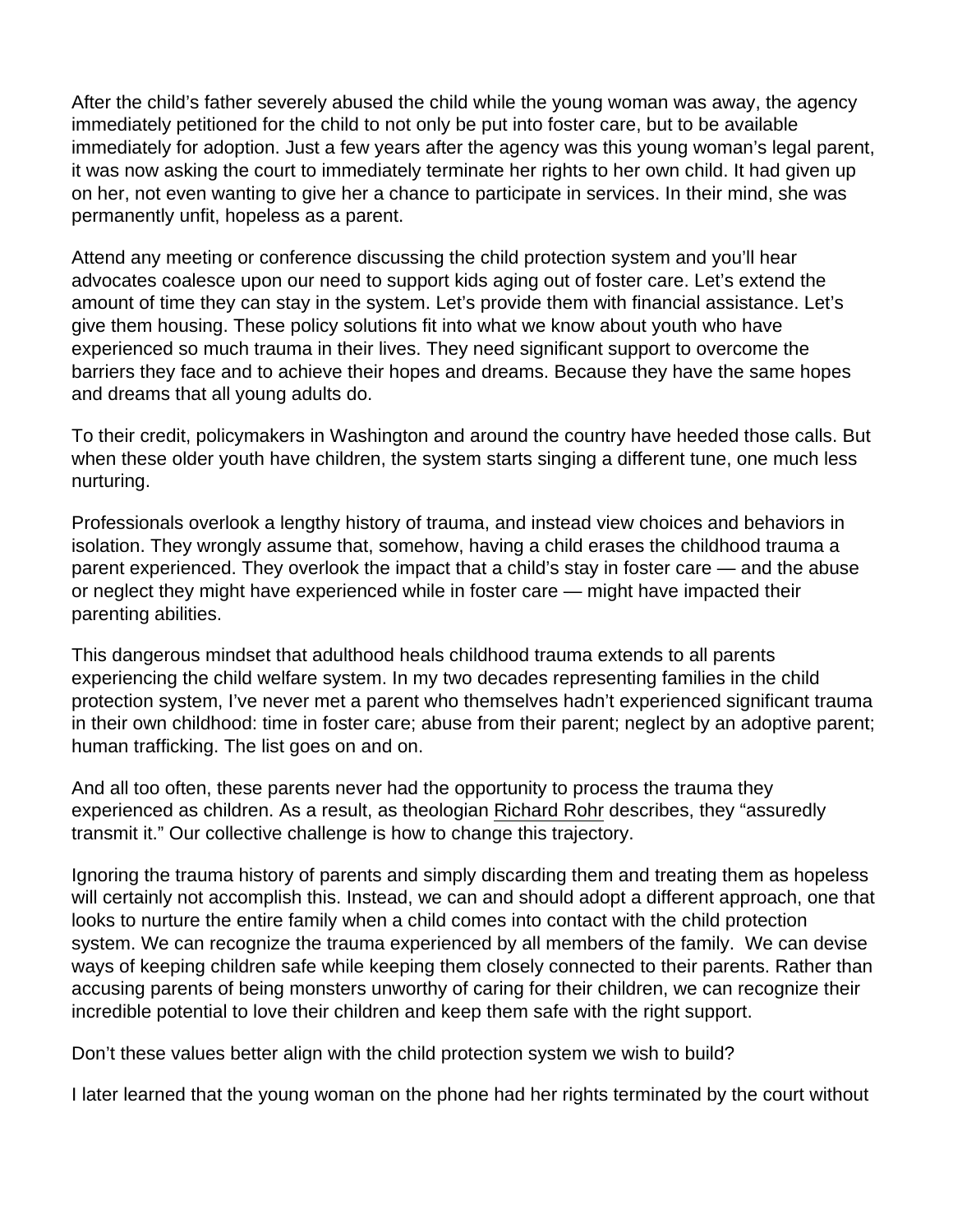<span id="page-3-0"></span>ever being offered a service by the agency. Her fate now rests in the appellate courts. She's in school to be a nurse, has housing and is addressing her mental health issues. But the void in her life cannot be filled. Until we learn to invest in parents like her, these tragic stories will continue to flood our phone lines.

ABOUT THE AUTHOR Vivek Sankaran is the director of the Child Advocacy Law Clinic and the Child Welfare Appellate Clinic at the University Michigan Law School. Follow him on Twitter at @vivekssankaran.

This article was reprinted with permission from The Imprint, Youth & Family News, [https://imprintnews.org/opinion/when-foster-youth-have-their-own-kids-our-support](https://imprintnews.org/opinion/when-foster-youth-have-their-own-kids-our-support-disappears/62731)[disappears/62731](https://imprintnews.org/opinion/when-foster-youth-have-their-own-kids-our-support-disappears/62731)

[Back to Top](#page-0-0)

### New Office of the Child Advocate in Kansas - Interview with **Staff**

CARC staff recently met with Kansas Child Advocate, Kerrie Lonard, to discuss her position as the head of the newly created Kansas Division of the Child Advocate with the State of Kansas. Kerrie Lonard, formerly the Managing Attorney of Kansas Legal Services - Topeka, provided insight into the procedures and policies of her new office and reflects back on how her time in the Child Advocacy Resource Center (CARC) program influenced her work today.

"CARC was a foundation for doing a lot of this work" Lonard said when discussing how the CARC program prepared her for her new position.

She noted that the CARC program allowed her to work in and observe the child welfare system from many different angles as she represented different children, parents, grandparents and other interested parties with different perspectives and struggles when approaching the Kansas child welfare system.

On October 4, 2021, Governor Laura Kelly signed Executive Orders 21-27 and 21-28, which established the Kansas Division of the Child Advocate (hereinafter: KDCA). Governor Kelly named Kerrie Lonard to lead the KDCA as the new Kansas Child Advocate on December 2, 2021. These orders came in response to lawsuits and the concerns of Kansas residents about oversight of agencies involved in the child welfare system. Through these executive orders, the Division of the Child Advocate was established to investigate allegations of misconduct within these agencies in a non-partisan manner and report back to all three branches of government regarding the state of the child welfare system in Kansas and the findings of the Child Advocate's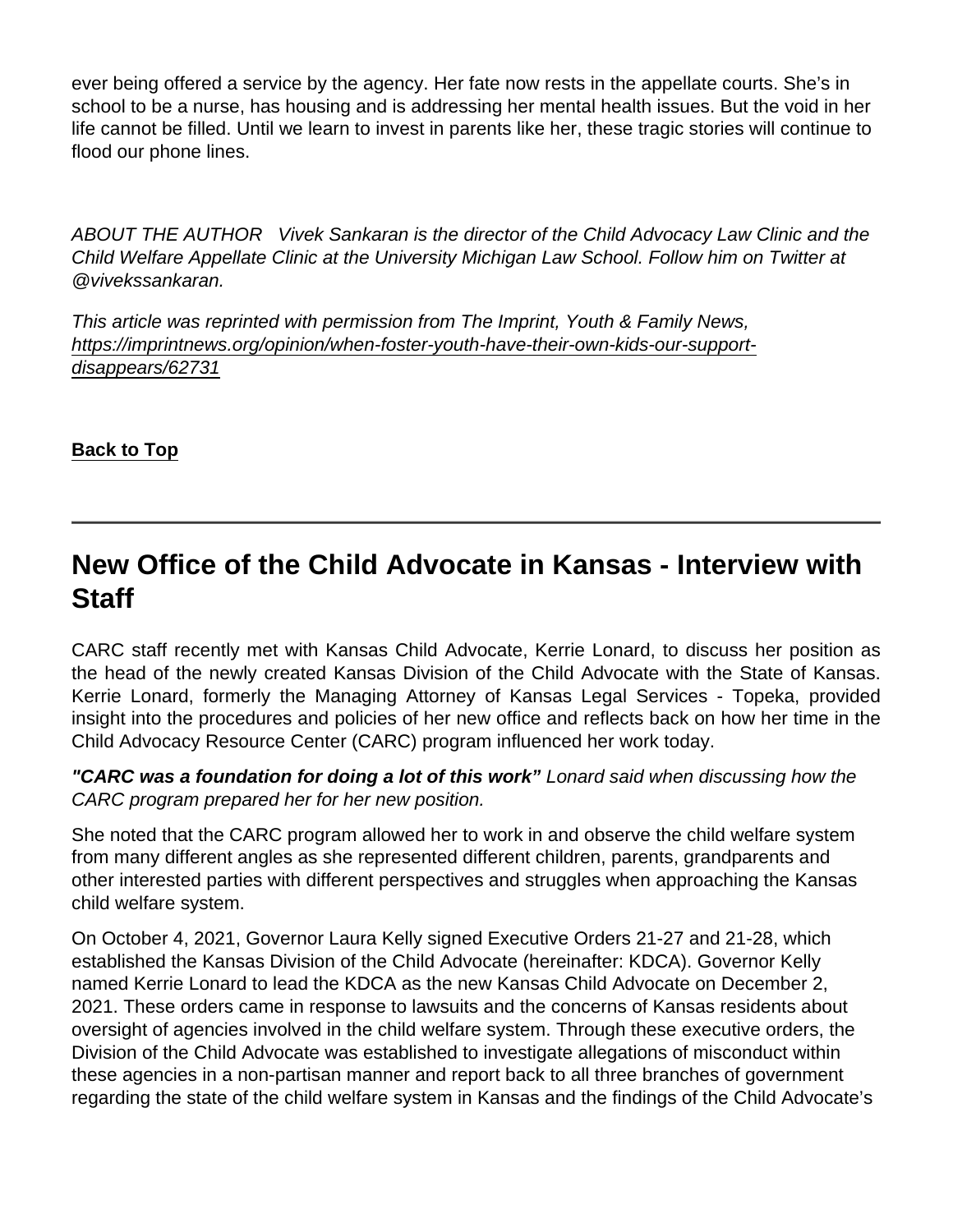investigations.

The KDCA and its procedures are still a work in progress; as they work through investigations and as statutes are developed, Lonard and her team make changes to their work. Many states have offered their support and guidance to the new program. States like Washington, Georgia, Colorado, and Alaska, who have had similar programs in place for years, have spoken with Lonard as she works to find procedures that are appropriate for Kansas.

We asked Lonard what her current procedures for these complaints are as they've already received several complaints. Complaints can come from any concerned citizen as long as the complaint is regarding a child who is a resident of Kansas. These complaints may come from professionals in the child welfare system who have a concern about a practice or procedure not being followed. Reports come in from all areas of the child welfare system, such as natural parents, child welfare workers, attorneys, extended family, and more.

Concerned citizens can find the complaint form only at the

- KDCA website at childadvocate.ks.gov,
- or by calling the Office Administrator's main line (785) 296-8642,
- or by calling their toll-free hotline which will be promoted soon.

Once a complaint has been submitted, a KDCA Case Analyst will get in contact with the complainant to get more information and determine whether or not the complaint fits under their scope of assistance. There are currently three levels of intervention. If the KDCA is unable to directly assist, the staff will give the complainant resources and contact information for agencies that may be able to resolve the matter. For complaints that can receive more direct intervention the KDCA can contact the agencies directly to speak with individuals and supervisors to try and resolve the issue. Any complaints that are affirmed and cannot be resolved by contacting the agencies will receive formal recommendations, with the opportunity for the agency to provide a response, which is incorporated into the final report provided to the agency and all three branches of the State government.

Aside from the citizen's complaints, KDCA has the authority to open investigations into identified systemic patterns adversely affecting children and families, even without an individual complaint. The KDCA is able to continuously monitor completed reports and will submit all recommendations to the State in annual and other timely reports. All official reports will be publicly available on the KDCA website.

The KDCA is continuing its efforts to establish and expand its work by connecting with legislators and stakeholders to determine the future ongoing role of the Child Advocate and KDCA, as Ms. Lonard works to build the policies, procedure, and infrastructure of the KDCA for the betterment of the Kansas child welfare system. The CARC team was delighted for the opportunity to meet with Ms. Lonard and learn about her work to develop the KDCA with the goal of making a meaningful improvement in the lives of Kansas kids.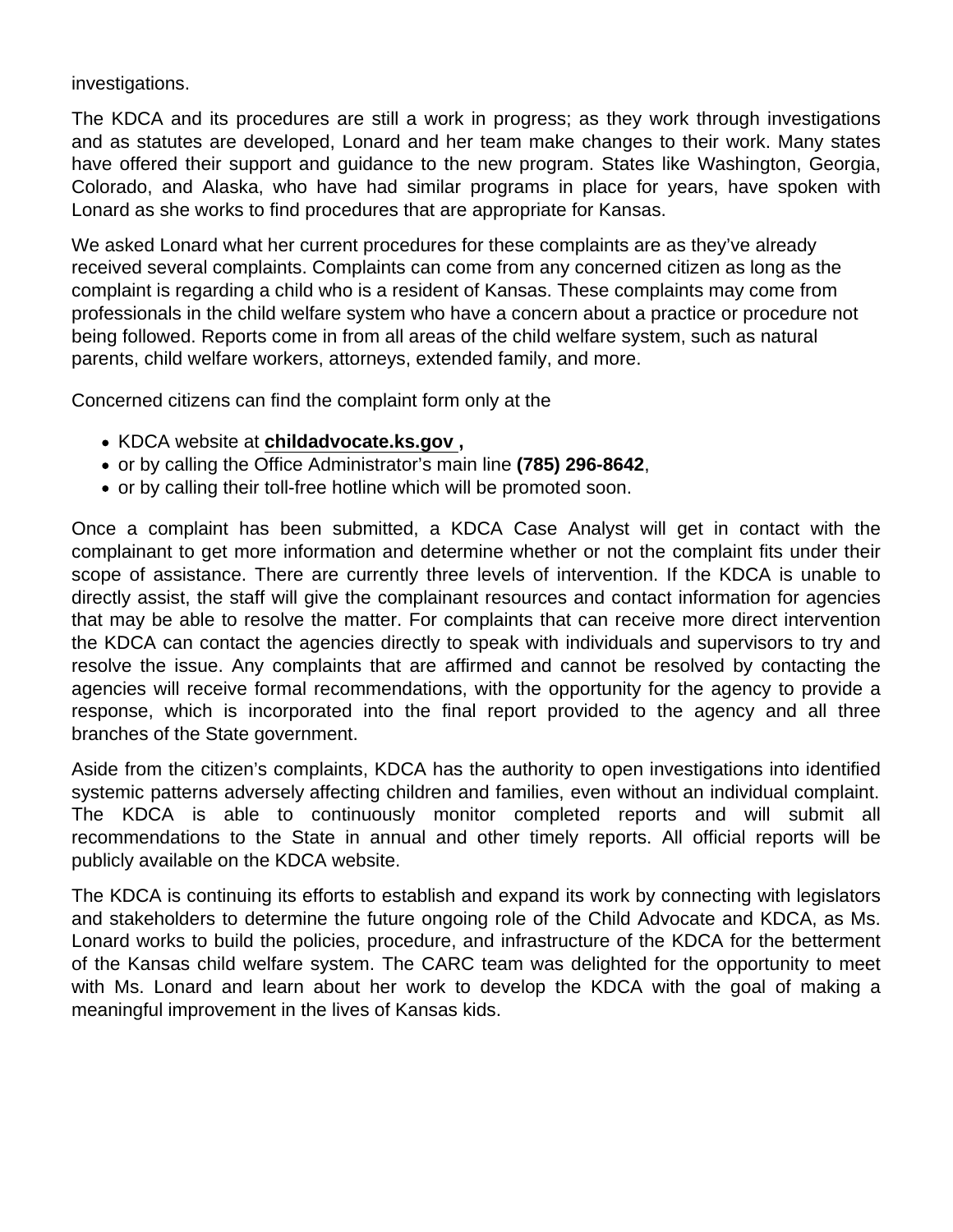

Staff of the Kansas Division of Child Advocate, left to right, Elizabeth Pfalzgraf, Director Kerrie Lonard, Brook Town, and Sarah Gisick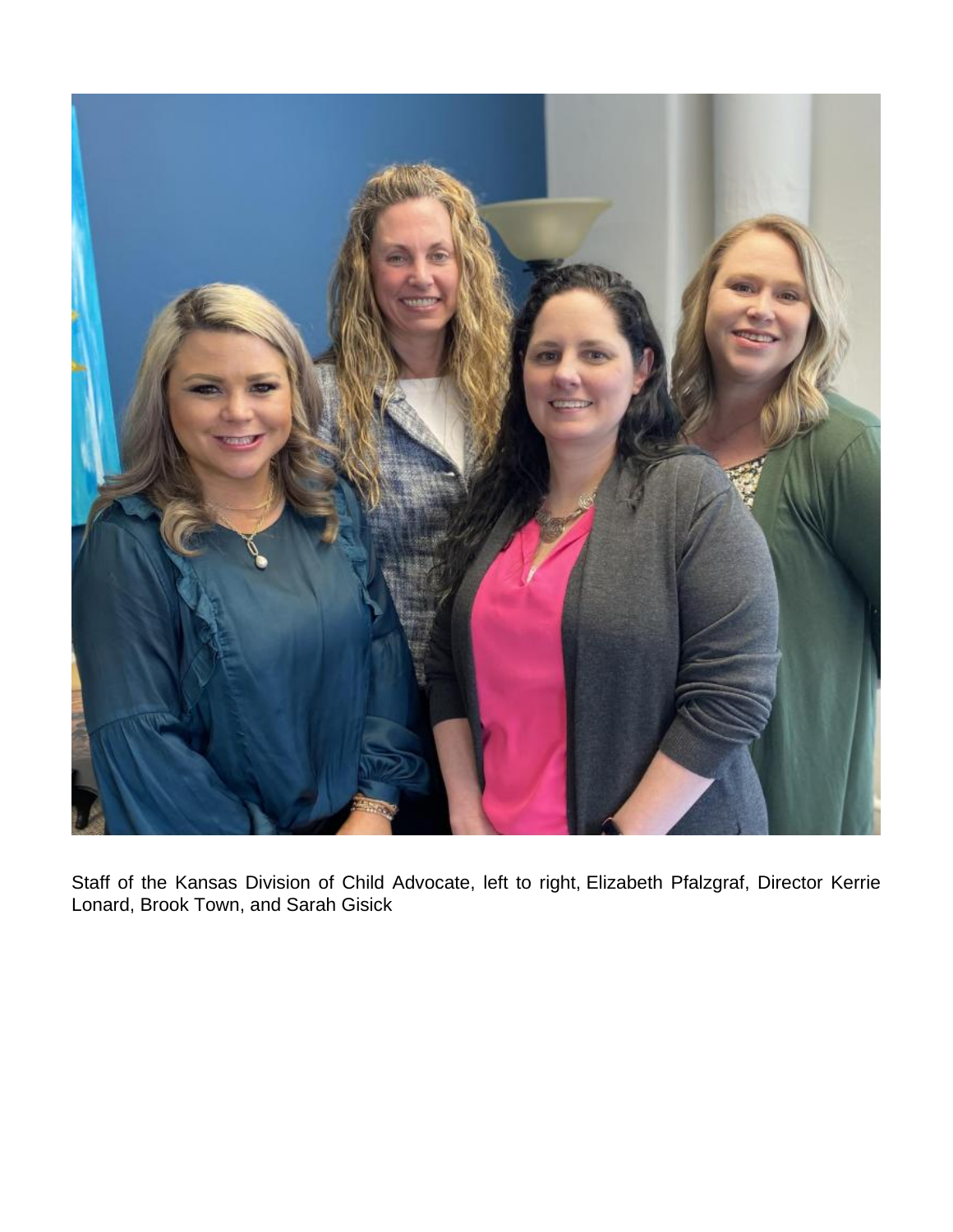#### <span id="page-6-0"></span>Case Study

by [Lowell Paul](https://www.kansaslegalservices.org/node/2488/carc-newsletter-winter-2021-2022#about the author 2)[,](#page-9-0) Kansas Legal Services

In re F.C., 313 Kan. 31, 482 P.3d 1137 (2021)

Facts: This was a child in need of care case, in which the mother appealed from an adjudication finding F.C., a 13 year old girl, to be a child in need of care. The state alleged that F.C. was without the care or control necessary for her physical, mental or emotional health under K.S.A. 38-2202(d)(2), and that she had been physically, mentally or emotionally abused or neglected or sexually abused under K.S.A. 38-2202(d)(3). F.C. lived with her mother and stepfather, with whom she had lived since she was a small child, and the allegations centered upon the stepfather's behavior. He had a drinking problem, and when he drank, he became angry and verbally abusive. He routinely walked around the house in the nude, required that the showers have see-through shower curtains, prohibited locking the bathroom door, and frequently walked into the bathroom naked when F.C. was in the shower. And he had punished F.C. by making her stand on a snowy porch in her stocking feet for 10-15 minutes, making her do pushups while pressing on her back, and taking off the door to her bedroom and removing her bed, phone and TV for three days, replacing the bed with a cot. Prior to the filing of the CINC action, the mother entered into a safety plan, and the stepfather agreed to adjust his behavior. He stopped drinking and walking around the house nude. A week or two later, the stepfather's employer, the U.S. Army, which had been informed of the allegations, asked him to move out of the home, which he did. Nonetheless, the state eventually filed a CINC action, and F.C. was removed from the home.

After an adjudication hearing eight months later, the trial court found F.C. to be a child in need of care under both K.S.A. 38-2202(d)(2) and (3). However, it did not specifically relate its findings of fact to one or other of these two subsections. It stated that it did not know very many people that would say it is OK to raise a child by running around nude in the house, and that although it didn't appear to be sexual, a 13 year old girl shouldn't have to see her stepfather walking around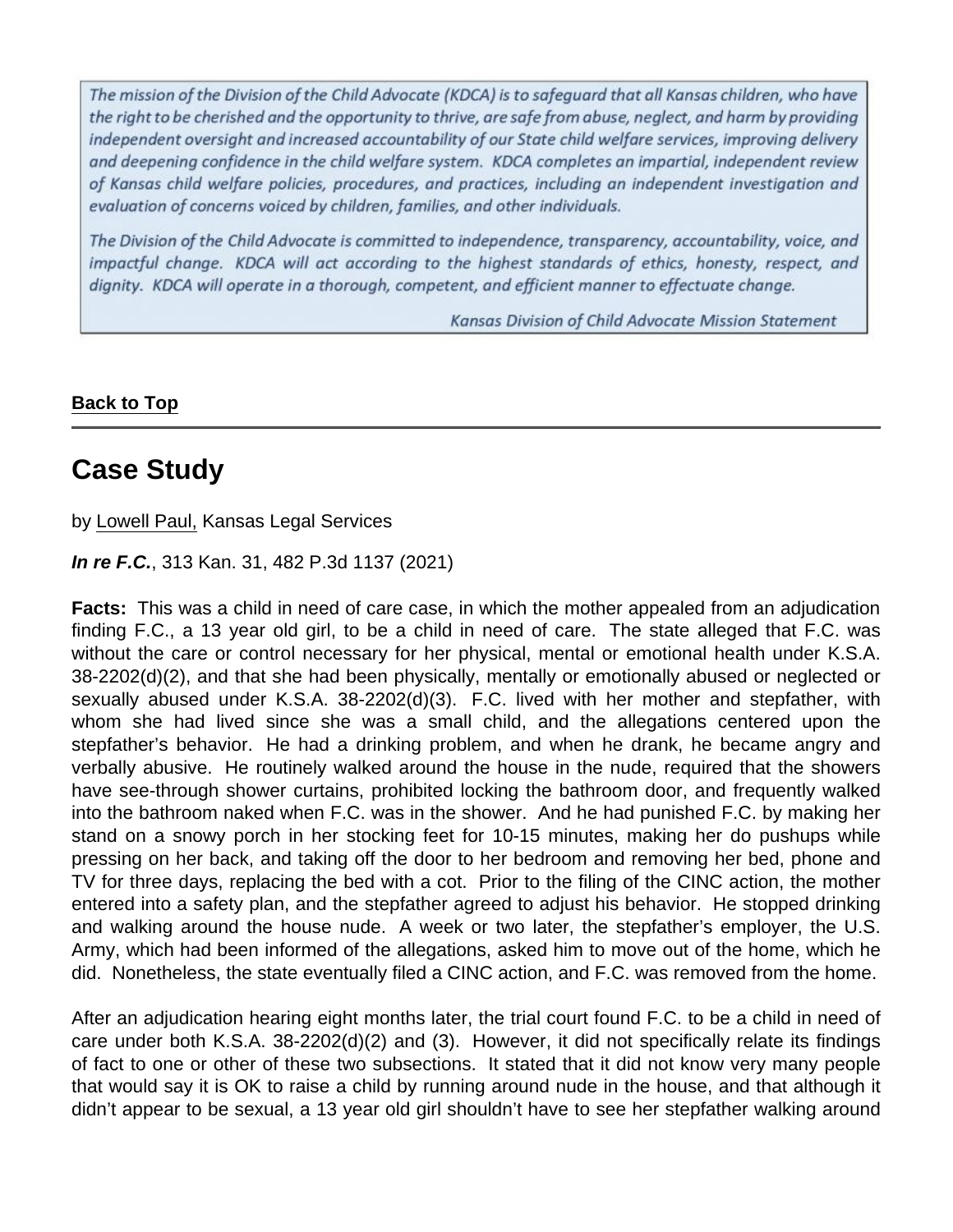naked, let alone having him walk in on her in the shower. It found that the stepfather's drinking was out of control and compounded his anger control problems, and that the discipline he imposed was over the edge. It found that all of the facts added together constituted emotional abuse. And it based its conclusion in part on its finding that F.C. was a credible witness, and that both she and her mother appeared to be afraid of the stepfather during their testimony. The mother appealed the adjudication to the Court of Appeals, which reversed the trial court's decision, finding that the trial court's decision was not supported by clear and convincing evidence in the record. The Supreme Court granted the state's petition for review.

**Discussion:** In a 5-2 decision, the Supreme Court reversed the decision of the Court of Appeals and affirmed the trial court's decision finding F.C. to be a child in need of care. Turning first to the trial court's finding that the criteria of K.S.A. 38-2202(d)(2) were satisfied, the court unanimously held that the plain language of this statute, i.e., that the child "is without the care or control necessary for the child's physical, mental or emotional health," requires the trial court to consider the sufficiency of the care or control as of the date of the adjudication hearing, and that this is a situation that is amenable to change between the time the CINC petition is filed and the time the adjudication hearing is held. This is the same conclusion that the Court of Appeals had reached, and the Supreme Court agreed. Because the trial court had not restricted its consideration of the evidence pertinent to this subsection to this timeframe, its determination that the criteria of this subsection were satisfied was revered. However, the majority held that the Court of Appeals went too far into the realm of fact-finding when it independently assessed the evidence in the record and determined that it did not establish that F.C. lacked the necessary care or control on the date of the adjudication hearing by clear and convincing evidence. Instead, it found that the matter should have been remanded to the trial court to consider the evidence under the appropriate time frame mandated by subsection (d)(2).

Turning to the trial court's finding that the evidence supported the conclusion that F.C. was a child in need of care due to emotional abuse by the stepfather, the court noted that, in contrast to K.S.A. 38-2202(d)(2), subsection 2202(d)(3) is phrased solely in the past tense, and that the court may consider evidence of abuse or neglect at any time in determining whether this subsection has been satisfied. The Court of Appeals found that the evidence in the record failed to rise to the level of clear and convincing evidence that F.C. had been abused or neglected, but a majority of the Supreme Court disagreed. The court noted the evidence supporting the trial court's findings with respect to the stepfather's drinking and anger issues, his walking around the house nude and entering the bathroom while F.C. was showering, and his disciplinary practices. In addition, it noted F.C.'s statement that the stepfather was verbally abusive, making her want to run away, that she did not feel safe around him, and the trial court's observation of the fear in her face and that of her mother when they described the stepfather's anger and drinking issues. It found that the Court of Appeals had accorded too little deference to the trial court's findings of fact, which extended not only to what the witnesses said, but also to the trial court's findings concerning credibility and the demeanor of the witnesses, which only the trial court could make. It held that the trial court was entitled to rely on its observations of the witnesses as part of the evidence supporting a conclusion that the cumulative effect of the stepfather's behavior constituted emotional abuse.

Justice Luckert wrote a separate opinion concurring in the majority's ultimate conclusions, but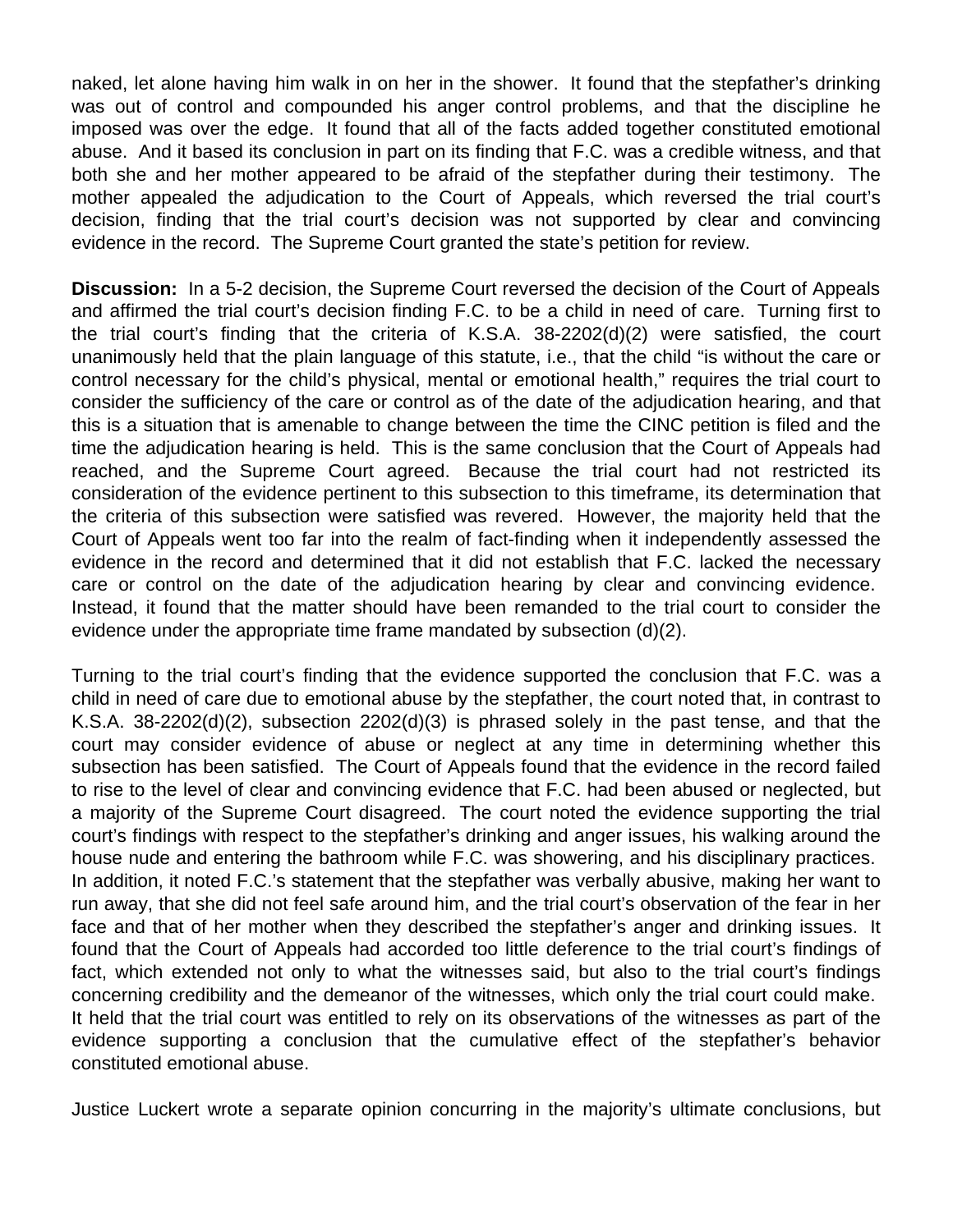disagreeing with part of its reasoning. She stated that she agreed with much of the dissent's argument that K.S.A. 38-2202(d)(3) was vague and overbroad and could lead to excessive intervention into the rights of a parent to discipline children. But she found that this was not such a case, holding that she credited the judge who saw the witnesses and assessed the effect of the stepfather's behavior on them, and that appellate courts should not reweigh that assessment.

Justice Stegall, joined by Justice Wall, wrote a stinging dissent, agreeing with the Court of Appeals that clear and convincing evidence in the record did not support a finding that F.C. suffered emotional abuse. He criticized the trial court's finding as being based not on any objective evidence of or standard for emotional abuse, but on the judge's own subjective biases with respect to what constitutes acceptable parenting, and much of his opinion is a long discourse on the inherent problems of subjective bias in judicial decision-making, focusing on this area of the law in particular. He discounted the majority's giving weight and deference to the trial court's discernment of fear in F.C. and her mother when testifying about the stepfather's drinking and anger problems as merely supporting a finding that the stepfather must be an intimidating guy, and stated that this is not the type of credibility determination judges are permitted to make when observing facial expressions and body language. He did not elaborate further on that statement.

**Comment:** This is a puzzling decision in some ways, and is not likely to provide much clarity to either advocates or judges. Although the court was unanimous in holding that the trial court erred in not restricting its findings that F.C. was without the necessary care or control under K.S.A. 38-2202(d)(2) to evidence relating to circumstances existing at the time of the adjudication hearing, it did not explain why it believed that the Court of Appeals overstepped its bounds by finding that the evidence in the record would not support a finding that it was highly probable that F.C. was a child in need of care under this subsection. In making that assessment, the Court of Appeals applied the undisputed standard of review for trial court determinations of this nature, which is whether, after reviewing all of the evidence in the light most favorable to the state, the court is convinced that a rational factfinder could have concluded that it is highly probable that the child is a child in need of care. The Supreme Court did not criticize the Court of Appeals' application of this standard of review; it simply stated that the Court should not have made it in the first place. But it is not clear what the trial court could do on remand, short of receiving additional evidence, which does not appear to have been contemplated, that would result in a different conclusion that would stand up on appeal.

With respect to what constitutes acceptable "objective" evidence of emotional abuse, the dissent does not adequately explain why a trial court's perception of fear in a child when testifying about a stepparent's inability to control his drinking and anger does not rise to that level; it simply asserts that this is not the sort of finding judges are allowed to make. It cites with approval the opinion of the Court of Appeals below, which held that although a psychological evaluation is not necessary, there must be some evidence that emotional abuse was inflicted on the child. But the Court then gave two examples from prior cases that constituted acceptable evidence, one of which was a finding that a teacher's description of a child's appearance as crying and distraught was fully consistent with a finding of emotional harm—the child was visibly upset. It is not clear why emotion displayed through a crying and distraught appearance is acceptable evidence of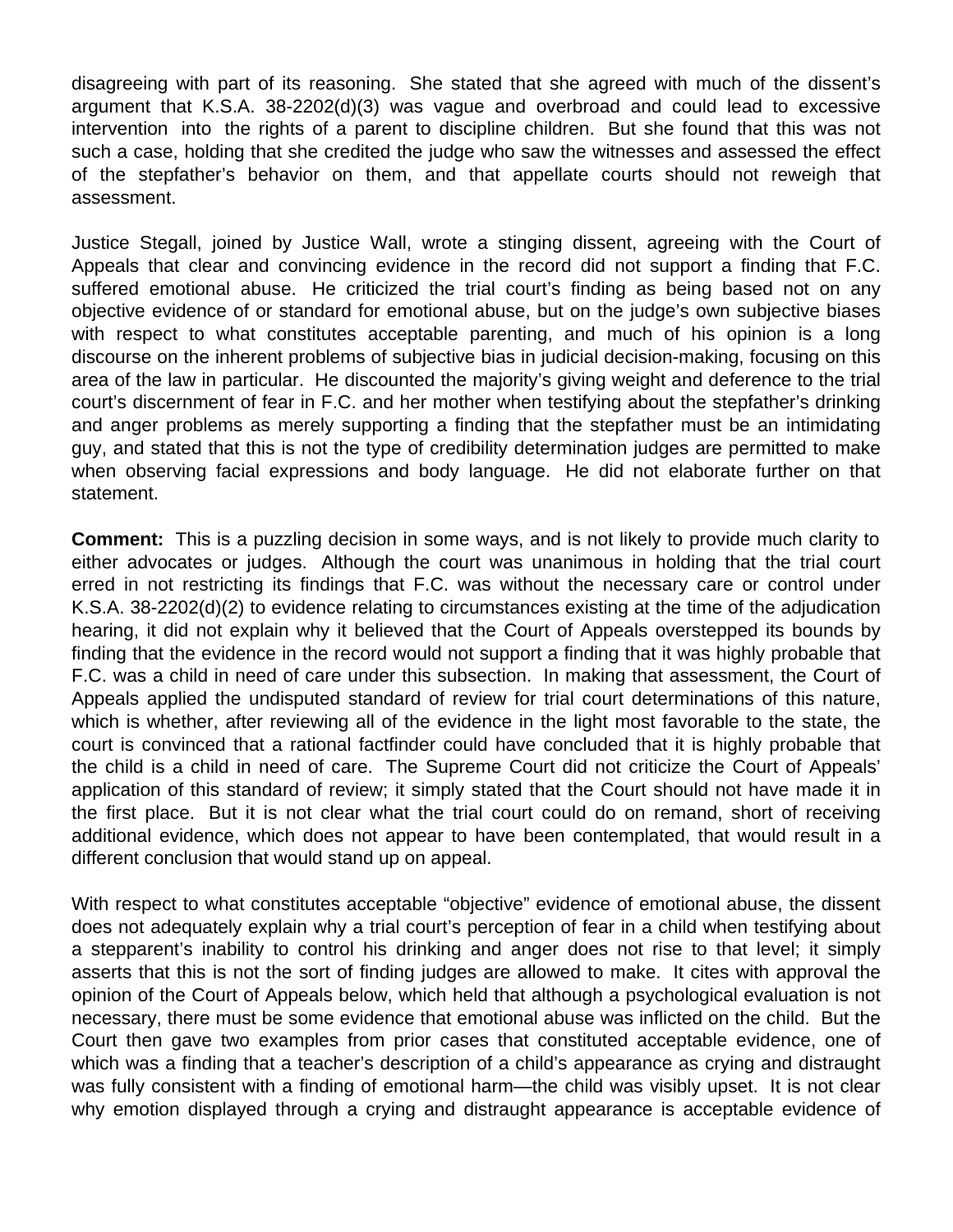<span id="page-9-0"></span>emotional abuse, but emotion displayed by a fearful appearance is not, and the dissent does not explain. In some ways it appears that the majority and the dissent are just talking past one another, with the majority relating the trial court perception of fear in F.C. to the stepfather's excessive drinking and displays of anger, while the dissent relates it to a conclusion relating to the stepfather's appearance as "intimidating." Regardless, this does little to provide further guidance for judges or attorneys.

It is difficult to avoid the conclusion that the greater willingness of the majority to defer to and credit the perceptions of the trial judge who observed the witnesses than either the dissent or the Court of Appeals panel is in part related to the fact that four of the five justices in the majority have prior experience as trial court judges themselves, whereas neither of the dissenting justices do, and only one of the three judges on the Court of Appeals panel was previously a trial court judge. As the composition of the court shifts over time, it will be interesting to see whether there is a shift in this area as well.

ABOUT THE AUTHOR Lowell Paul is the Senior Research Attorney at Kansas Legal Services

[Back to Top](#page-0-0)

#### This is Not How You Fix Things

Testimony from a transgender teen in Texas

By [Kayden Asher](#page-12-0) 3/14/2022

In early March, 2022, the Texas Family and Protective Services Council had [a meeting](https://www.kxan.com/news/texas/children-will-die-families-warn-dfps-about-abbotts-transgender-directive/) where scores of people spoke in support of trans youth receiving [gender-affirming care](https://imprintnews.org/child-welfare-2/texas-parents-and-advocates-fight-for-transgender-youth/63022) , and the families and doctors providing the medical treatment.

Here is the testimony from one transgender youth, lightly edited for clarity and published with their permission.

My name is Kayden Asher and I am a transgender foster alumni. I came out for the first time at 13, but knew something was different about me since I was 4 or 5. Growing up I acted the part I was told to. When puberty hit and my body started to change I began to hate myself. I could feel that there was something wrong with the way I looked. I didn't even know there was a word for what I was feeling until I did my own research. That's when I realized I was trans.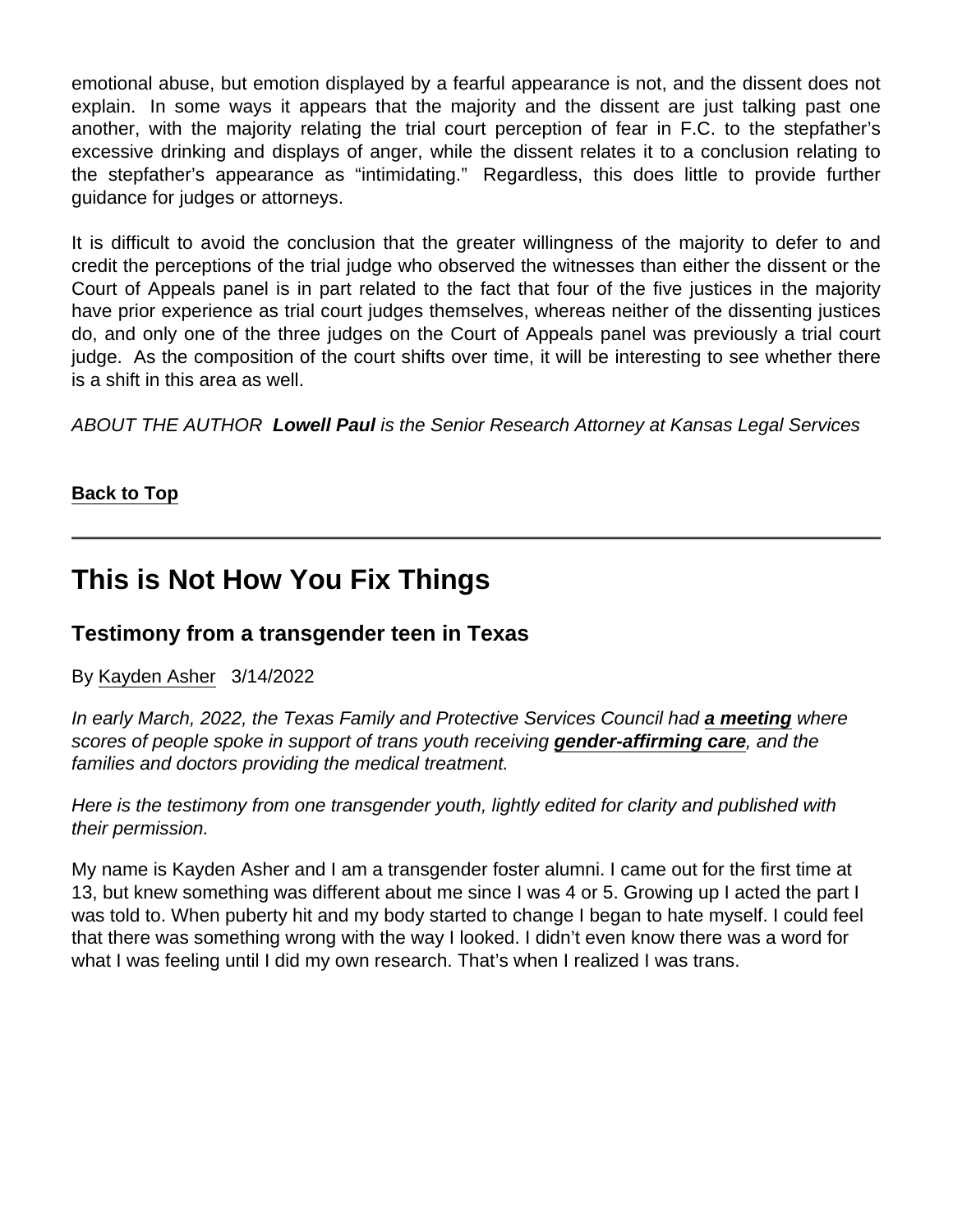When I finally came out to my family I was immediately told it was a phase and not to tell anyone. I knew back then I would be bullied but being bullied was better to me than being in the closet. When I was 15, I met another trans person at my school and decided to finally come out to everyone. When I did, my assistant principal called my father and outed me without my permission.

That day, when I got home, we got in a huge fight that led to me being held down on my bed so I wouldn't move while my father yelled at me. It got to a point where I couldn't breathe because my dad's girlfriend was sitting on my chest so I screamed. My dad slapped me and told me to stop exaggerating. That day I tried again to kill myself. The next week I told my principal about what happened. When I got home my dad had apparently been told by my school that I reported him.

The next weekend I overdosed on all of my medication and had to go to the hospital. While in the ambulance, I could hear him complaining in the front seat about having to go to the hospital with me. I went to a mental hospital for the fourth time within two months that day. The doctor knew by then it wasn't me, but my dad, so he called CPS.

CPS almost sent me home after all of that. The only reason they didn't was because I said if I went back I would kill myself within 24 hours. Even while in foster care and being out as trans, people didn't take me seriously. At 17 I decided to start testosterone.

At first, my caseworker supported the idea, but my Court Appointed Special Advocate stated only a judge could make that decision. Which wasn't true. In actuality, we just needed to inform CPS based on policy. I even got therapist, doctor and psychologist letters of recommendation for it. Four months later I was finally able to start after they went to the regional director to ask if I could do it. That was 11 months ago.

Since starting, my mental health has improved more than I ever imagined. I was finally able to get off my antidepressants and only be on ADHD meds. The feeling of my voice lowering was pure bliss. Sounds weird, but it made the world of a difference. Now my sex identifier on official documents says male as well. I am and always will be a man.

When we say that gender-affirming care isn't child abuse we mean it. Without it, I would be dead. I was actually abused and the thought that supportive parents can be charged with abuse for loving their children is unacceptable. I've met many parents of trans kids this past year and they are the kindest people ever. As someone who went through the system and was failed multiple times by it, this is not how you fix things. All this does is raise foster care numbers and ruin lives. This needs to stop now.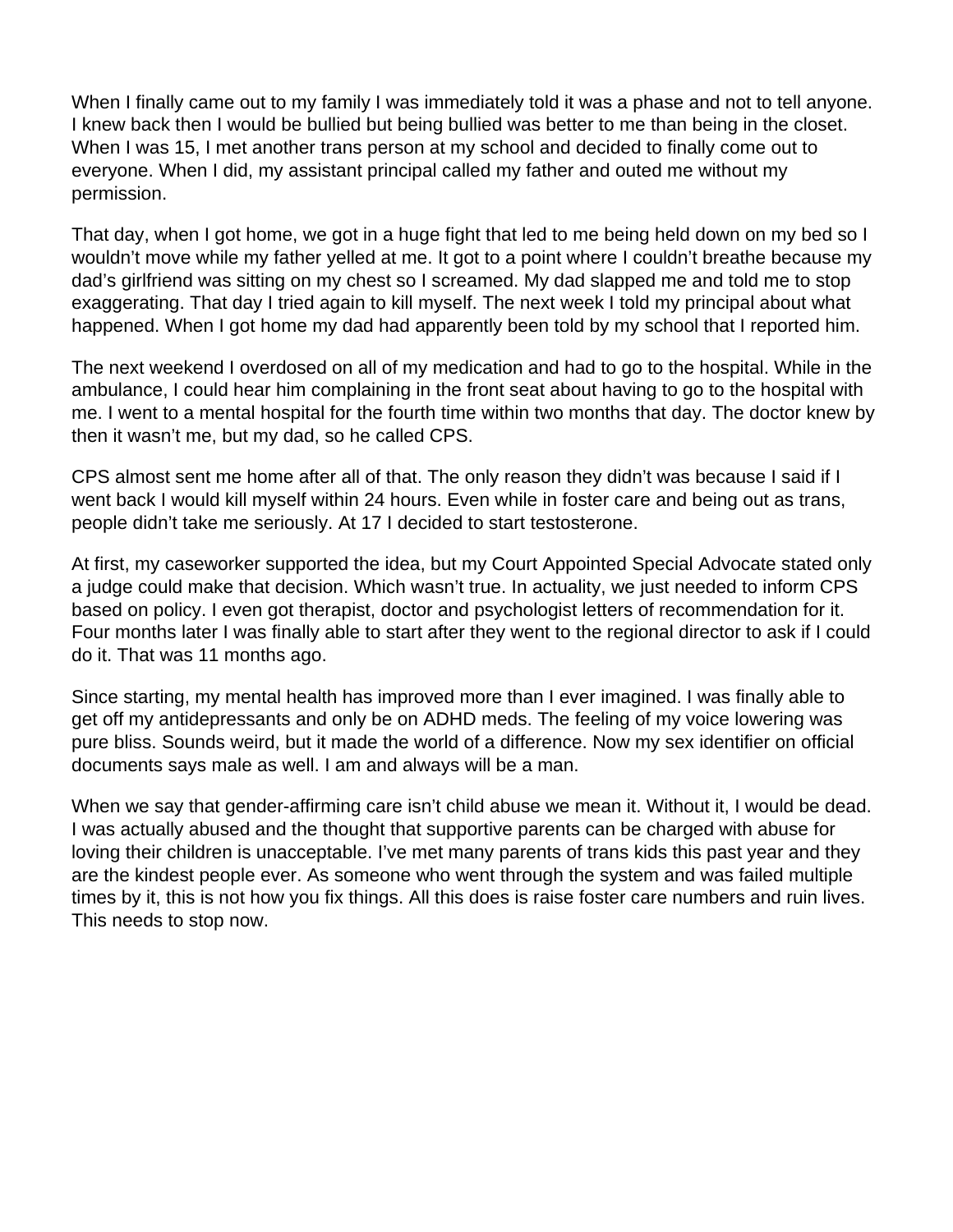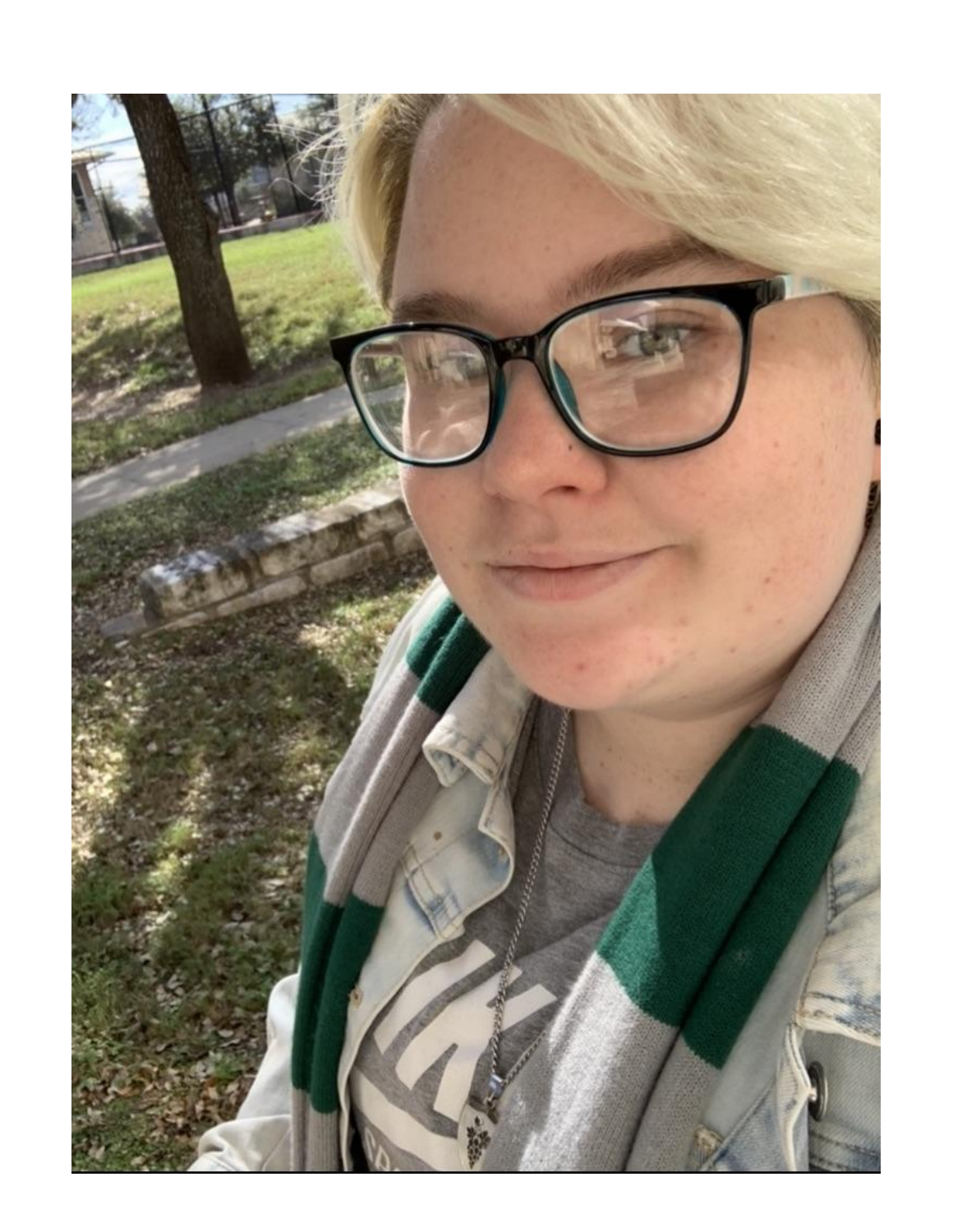<span id="page-12-0"></span>Photo from Kayden Asher

ABOUT THE AUTHOR Kayden Asher is an advocate for LGBTQ+ youth in foster care. They currently reside in Austin, Texas.

This article was reprinted with permission from The Imprint, Youth & Family News, <https://imprintnews.org/opinion/testimony-from-transgender-teen-in-texas/63370>

[Back to Top](#page-0-0)

#### How CARC Reaches Out to Our Kansas Communities

 As part of our ever-expanding community outreach, CARC staff attended the local Community Resource Fair in Topeka hosted by The Boys and Girls Club on January 8th, 2022.

The Community Resource Fair hosted numerous local organizations to connect them with members of the community. Our staff had the opportunity to meet with community members looking for assistance as well as with representatives from other organizations whose resources can benefit our shared client population.

Creating these valuable partnerships enables us to connect our clients to needed resources. That could be connecting them with a low income project through Kansas Gas Service or a support group through the Family Service and Guidance Center, among other supportive services.

We're looking forward to attending the next Community Resource Fair on April 9th, 2022 at the Boy and Girls Club of Topeka – Adams Club.

We hope to see you there, if you happen to be local and want to stop by, and we welcome suggestions for other opportunities to engage in community outreach across the state.

You can contact us by phone 1-877-298-2674 or email [lichtera@klsinc.org](mailto:lichtera@klsinc.org)